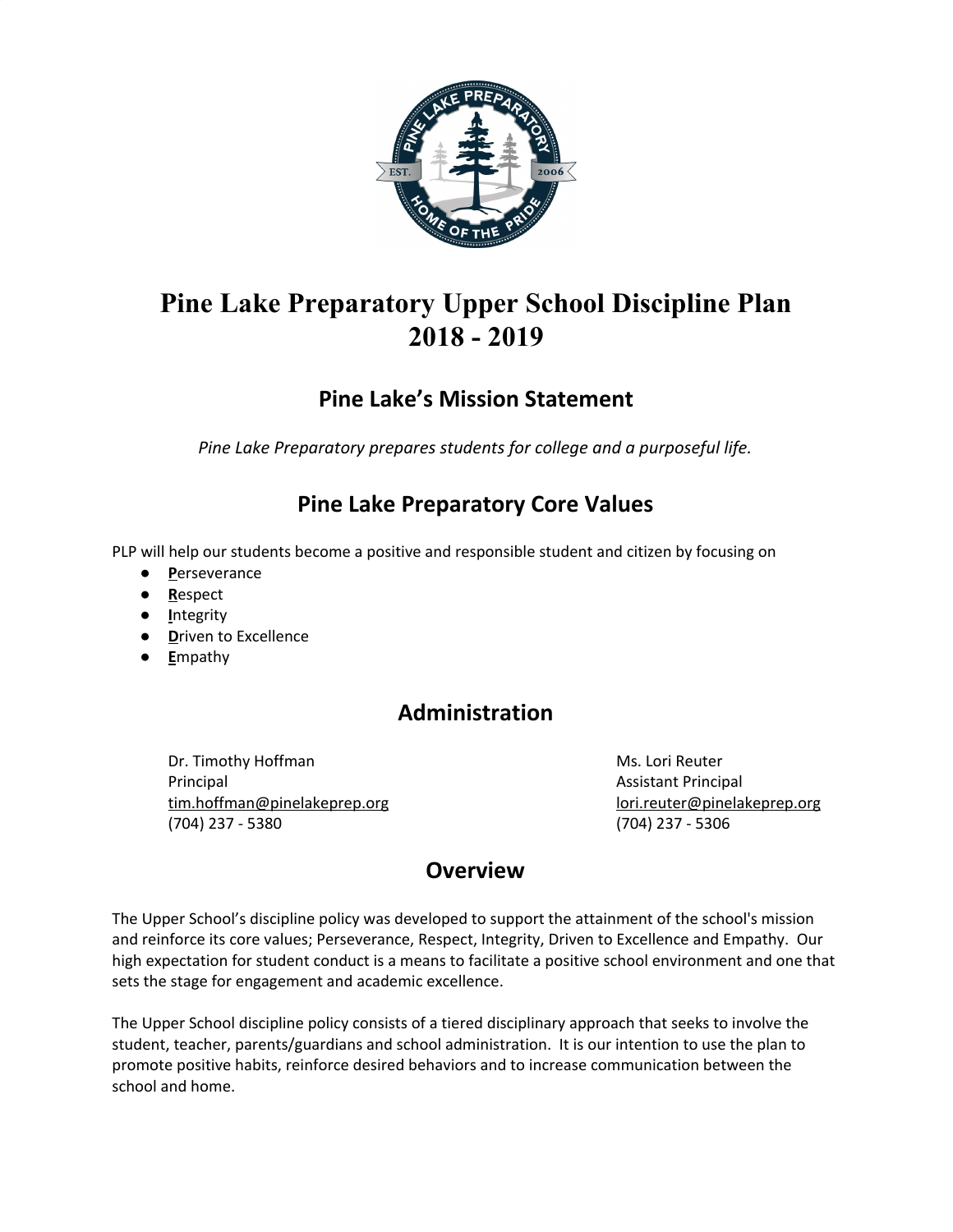Administrators have the authority to apply the following behavior matrix for inappropriate behavior. The matrix is a *guide only* and is not binding on Administrators – each disciplinary case will be evaluated specifically before a consequence is applied.

[According](http://www.nasponline.org/publications/booksproducts/hchs3_samples/s4h18_discipline.pdf) to the research, punitive techniques that are not combined with other disciplinary methods have either no long-term impact or a negative long-term impact. This is due to the fact that purely punitive techniques do not take into account that a child may not possess the skills to change his/her behavior. If a punitive technique is utilized, it should be coupled with an investigation into the cause of the behavior and then matched with replacement techniques that will help the student learn how to act in a more productive and socially acceptable manner.

Pine Lake will couple the following punitive techniques with student reflections on why the behavior occurred and then create a plan either formally or informally to assist the student to behave in an appropriate manner. This approach may include written reflections, articles for students to read or videos for students to watch and reflect on, and/or verbal discussions with the teacher, counselor and/or administrator. For example, In School Suspension will focus on continuing the curriculum, while therapeutically debriefing to identify and eliminate the root cause of an acting-out episode, providing an alternative to exclusion.

## **After School Detention**

After School Detention (ASD) will be held every Tuesday and Thursday from 2:30 to 3:30. Students that have 30 minutes will be excused at 3:00. If a student cannot attend his or her assigned ASD, he or she may ask the principal to reassign the ASD to another day. Failure to serve an assigned 30 minute ASD, will result in a 60 minute ASD. Failure to serve a 60 ASD will result in one day of In School Suspension (ISS) and failure to serve ISS will result in one day of Out of School Suspension (OSS). Students are not excused from ASD because of an extracurricular activity. Only administration may assign ASD.

Rules

- 1) Students must arrive before 2:30. **No student** will be admitted late.
- 2) There will be no talking and no cell phones.
- 3) Students may use their laptop for instructional purposes only.
- 4) Students may not listen to music or use any personal electronic device.
- 5) Students may not sleep and must keep their heads up.
- 6) Students must follow all other school rules.

Failure to follow these rules will prompt the ASD supervisor to remove the student from the session and additional disciplinary action could follow.

## **In School Suspension**

The in school suspension (ISS) is an alternative to students being suspended. During this time, the students will be removed from their regular educational setting without being removed from school. The students will be able to complete school work under the supervision of a staff member. A student that does not comply with all rules of ISS will be assigned Out of School Suspension. Only school administration may assign a student to ISS.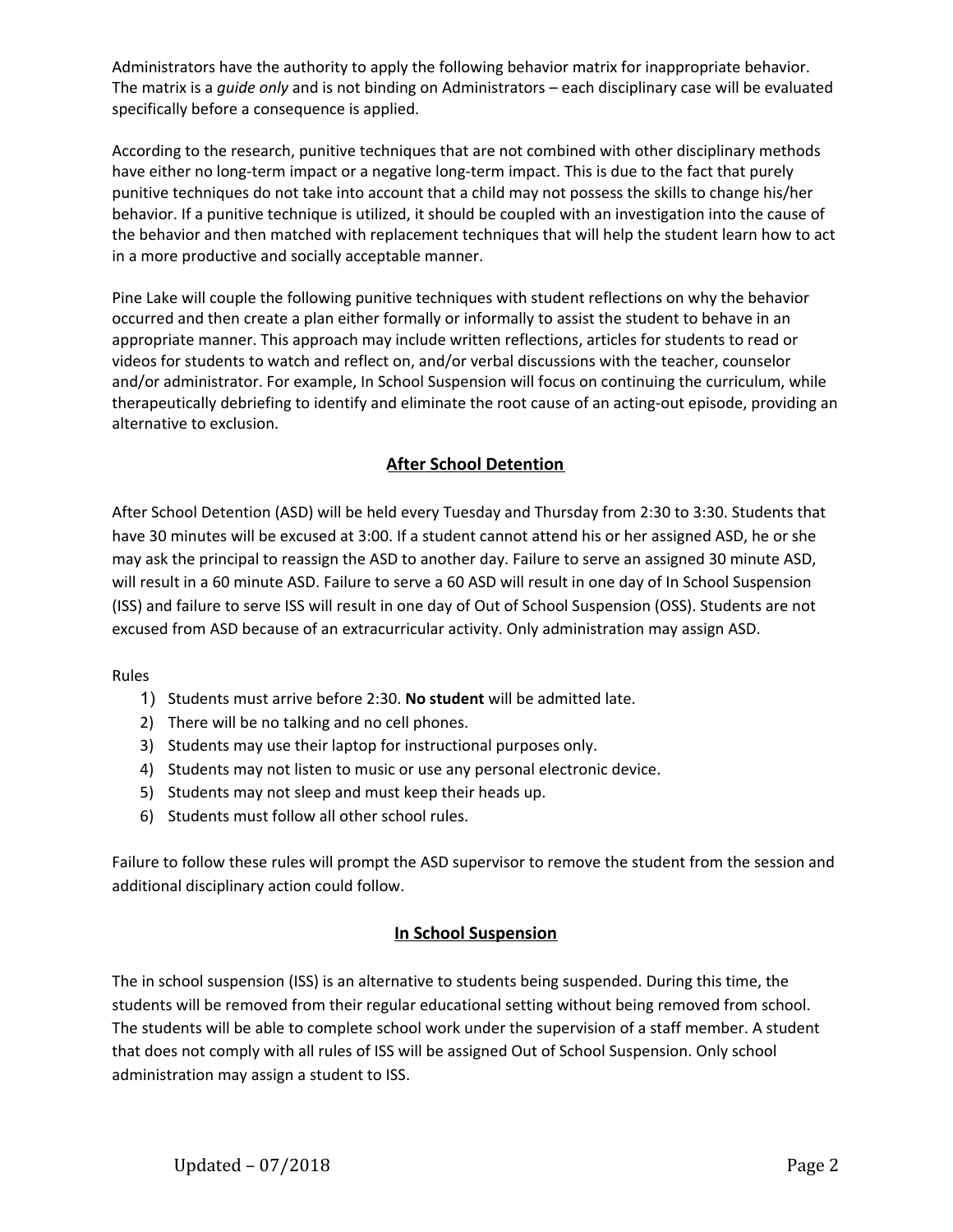## **Out of School Suspension**

Out of School Suspension (OSS) is a more extreme punishment. This will be assigned by administration if we believe that the student's action warrants being completely removed from the educational setting. For a student serving OSS, he or she is not allowed on campus for any reason throughout the duration of the punishment including any school sponsored extracurricular activity. Only administration may assign OSS.

## **General Discipline Matrix:**

It should be noted: North Carolina General Statutes authorize schools the right to enforce disciplinary action for conduct not occurring on educational property, if the student's conduct otherwise violates the Code of Student Conduct and the conduct has or is reasonably expected to have a direct and immediate impact on the orderly and efficient operation of the schools or the safety of individuals in the school environment. The following provides inclusive but not an exhaustive list of potential offenses.

**Base Tier Offenses – These offenses will be handled initially by the classroom teacher or administration.**

**Classroom Disruptions** – Any behavior or action, which interrupts/disrupts the orderly operation of the classroom. Some examples include moving around the classroom without permission, continuously blurting out in class, inappropriate noises etc.

**Playing Games** – Students are not permitted to use their computers for games during the school day

**Gum** – Chewing gum is not permitted in the building or in the classroom.

**Excessive Tardiness** (3 tardies in a semester) – Student is late for class at least three times during a given semester.

**Horseplay** – Unnecessary "playing" that risk the safety of others.

**Eating in the Classroom** – Students are not permitted to eat in the classroom outside of the regularly scheduled lunch period.

**Not Prepared for Class** – Student does not have appropriate classroom materials.

**Inappropriate Comments/disrespect** – Directed at another student or the course content or in general.

**Littering** - Purposefully littering on campus or in the classroom.

#### **Base Tier Consequence Guidelines**

- **●** Warning/Student Conference**.**
- Parent Contact Phone call, email or conference. Student will also be referred to the school counselor.
- **●** Referral to administration.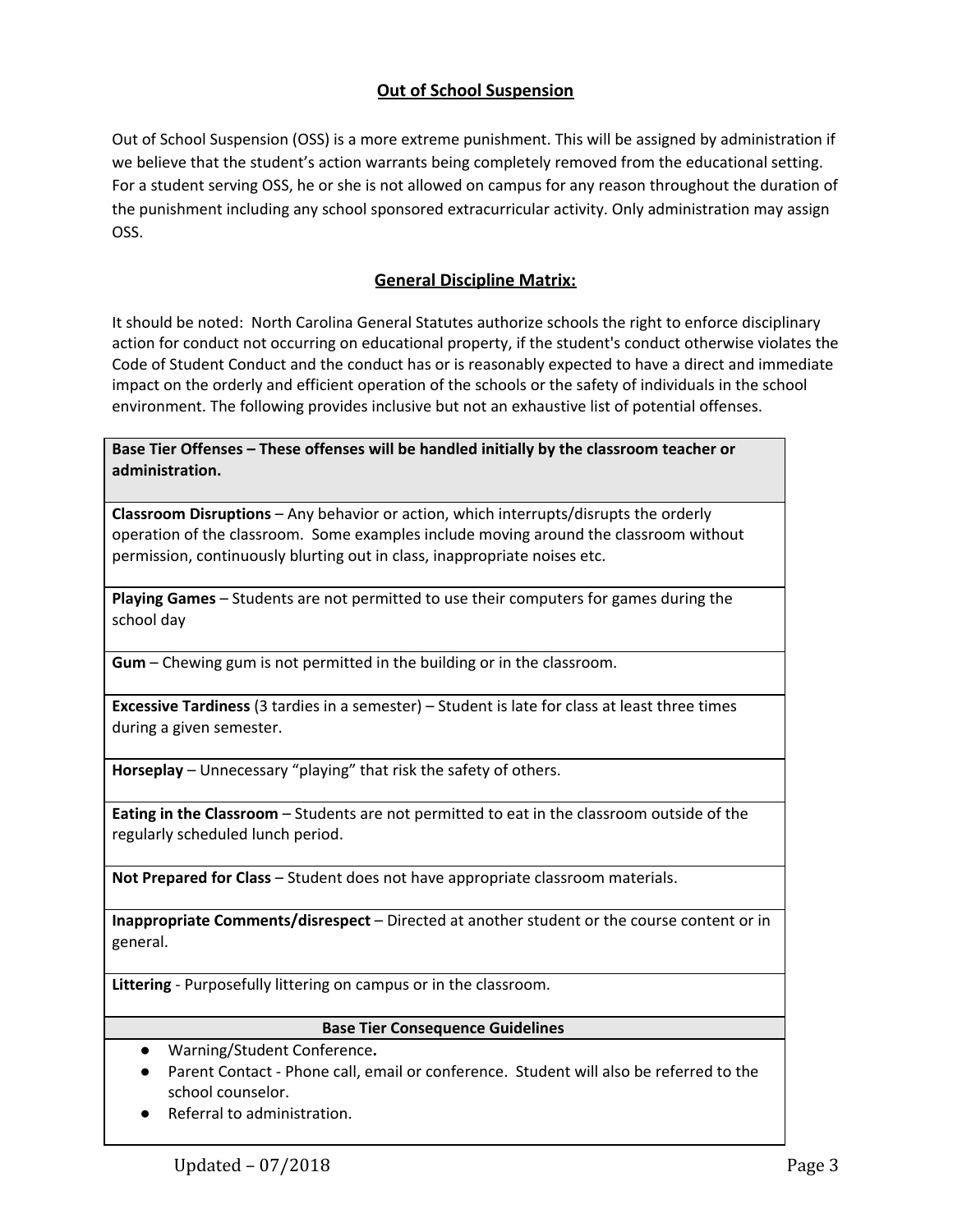**Second Tier Offenses –These offenses are referred to and handled by school administration.**

**Theft/possession of stolen items –** Taking or attempting to take other's property without their knowledge.

**Profanity/Vulgarity –** Use of vulgar or indecent language or gestures

**Cheating –** Giving or receiving another student's work, either partly or the whole assignment, allowing another student to copy your work, or using unauthorized notes or other information on a quiz or test. No credit will be given for the assignment or assessment. [Student](http://../I%20pledge%20to%20support%20the%20Honor%20Code%20of%20Pine%20Lake%20Preparatory.docx) Honor Code

**Racial, bias, and/or demeaning comments and/or acts –** it is our expectation that each student and staff member will be accepting of others opinions, beliefs, attitudes, appearances, dress, color, religion and/or sexual orientation.

**Skipping School/Class –** Student willfully skipped class.

**Technology Misuse –** See "Acceptable Computer Use Policy" in the Family Guidebook. Student found in violation are also subject to loss of computer or internet access on campus.

**Spitting -** Spitting at/on another student**.**

**Unsafe Behavior** – including but not limited to purposefully tripping or shoving.

**Teacher-In-Charge –** Inappropriate behavior or comments while a substitute teacher is serving in a classroom.

**Insubordination –** Defying reasonable requests or directives from any teacher or staff member, in a classroom or on campus.

#### **Second Tier Consequence Guidelines**

- Administrative Conference with student
- Administrative Conference with Parents
- In-School Suspension (1-3 days)
- Out of School Suspension (1-3 days)

**Third Tier Offenses – These offenses are referred to and handled by school administration.**

**Fighting –** Any physical exchange between two or more individuals.

**Sexual Harassment** – Unwanted sexual attention; rumors; offensive sexual remarks about looks, orientation and behavior; and sexual images being taken, shared or posted.

**Vandalism –** The malicious or willful damaging or destroying of school property or other's property.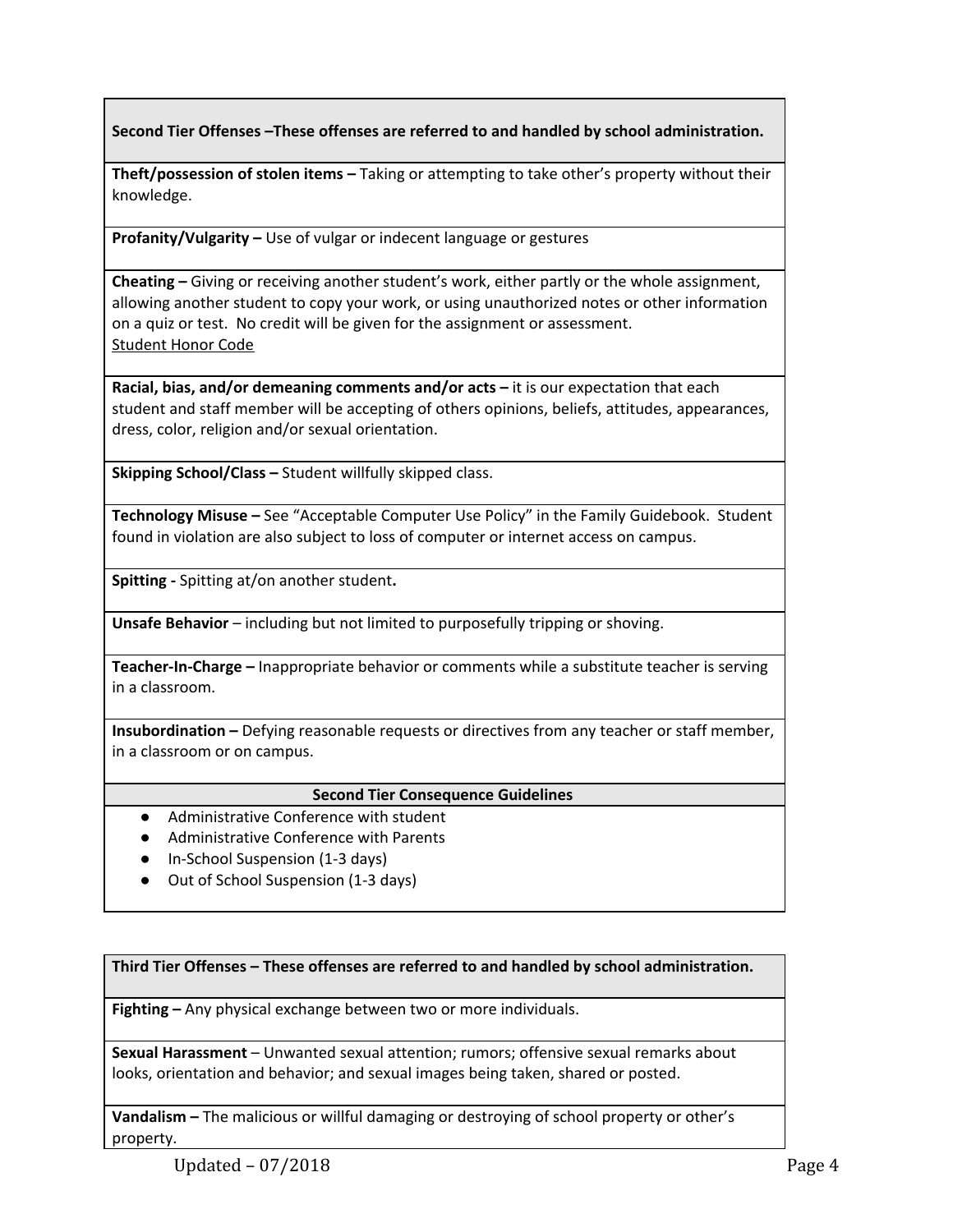**Photographing other students or teachers without their permission** - taking, sharing or posting to social media any photo or video of another person without their permission

**Blatant Disrespect/Profanity towards a teacher** – Blatant disrespect or profanity aimed at any staff member.

**Directed or Extreme Profanity –** Profane or vulgar language aimed at another student.

**Tobacco/Vapes –** The possession and/or use. The detailed tobacco/vapes policy is found at the end of this document.

**Communication of a Threat** - Willfully threatening to physically injure a person or a person's child, sibling, spouse, or dependent or willfully threatens to damage the property of another. The threat is communicated to the other person, orally, in writing, or by any other means.

#### **Third Tier Consequence Guidelines**

- **● 1 – 10 days Out of School Suspension**
- **● Potential police intervention**

**Reportable Offenses – The following offenses must be reported by state law, along with a detailed description of each offense, to local law enforcement. These offenses can be found at [http://www.ncpublicschools.org/research/discipline/offenses/.](http://www.ncpublicschools.org/research/discipline/offenses/)**

**1. Assault Resulting in Serious Personal Injury -** An intentional offer or attempt by force or violence to do injury to the person of another that causes reasonable apprehension of immediate bodily harm resulting in one of the following: (1) substantial risk of death, (2) serious permanent disfigurement, (3) a coma, (4) a permanent or protracted condition that causes extreme pain, (5) permanent or protracted loss or impairment of the function of any bodily member or organ, or (6) that results in prolonged hospitalization.

**2. Assault Involving Use of a Weapon -** An intentional offer or attempt by force or violence to do injury to the person of another that causes reasonable apprehension of immediate bodily harm through the use of one of the following: (1) any gun, rifle, pistol, or other firearm, (2) BB gun, (3) stun gun, (4) air rifle, (5) air pistol, (6) bowie knife, (7) dirk, (8) dagger, (9) slingshot, (10) leaded cane, (11) switchblade knife, (12) blackjack, (13) metallic knuckles, (14) razors and razor blades, (15) fireworks, or (16) any sharp-pointed or edged instrument except instructional supplies, unaltered nail files and clips and tools used solely for preparation of food, instruction, and maintenance.

**3. Assault on School Officials, Employees, and Volunteers -** An intentional offer or attempt by force or violence to do injury to a school official, employee, or volunteer that causes reasonable apprehension of immediate bodily harm while the school official, employee, or volunteer is discharging or attempting to discharge his/her duties.

● The "duties" of a school official, employee, or volunteer include the following: (1) all activities on school property, (2) all activities during a school authorized event or the accompanying of students to or from that event, and (3) all activities relating to the operation of school transportation.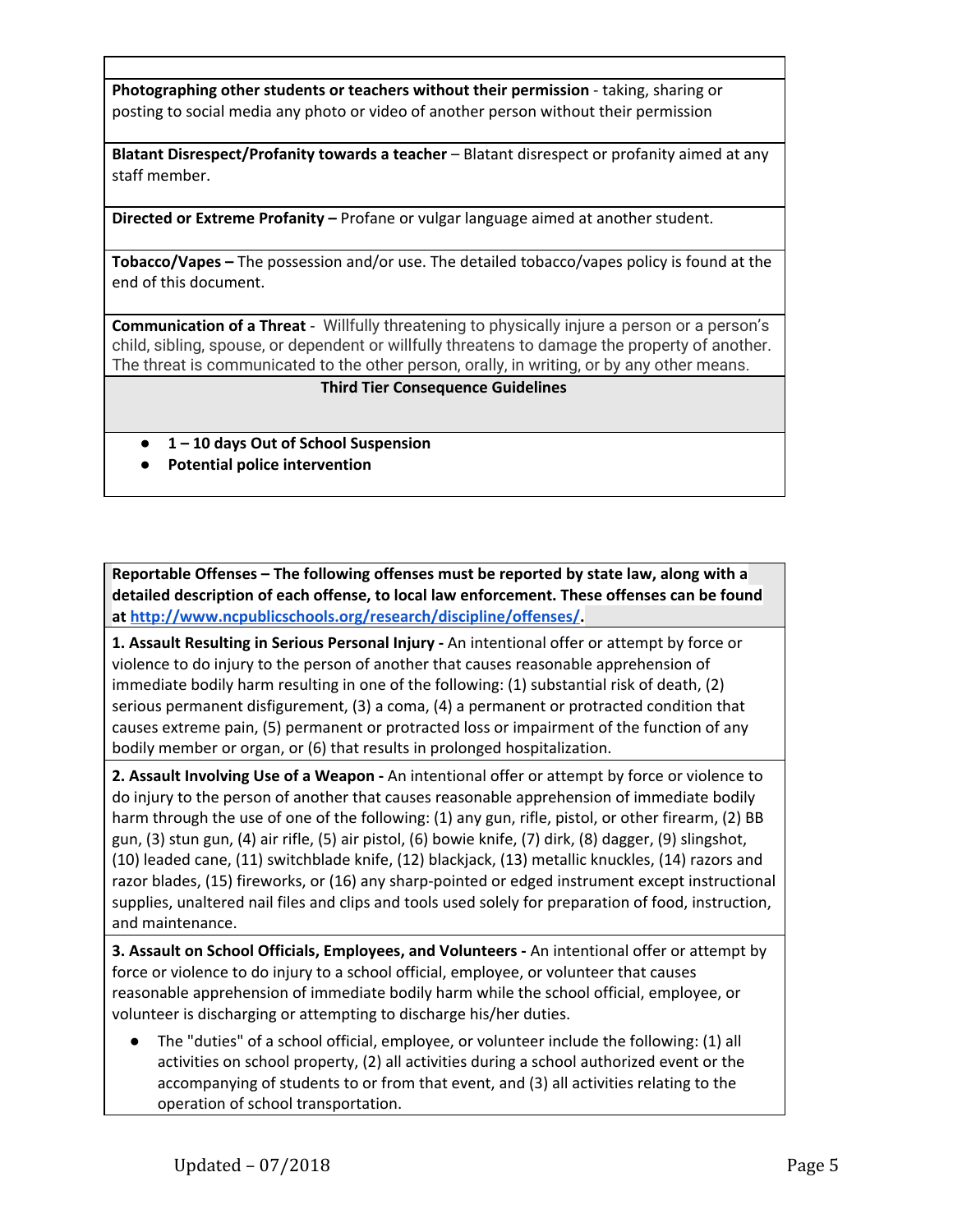- An "employee" includes (1) one who is employed by a local board of education, (2) one who is employed by a charter school, (3) one who is employed by a nonpublic school that operates under Part 1 or Part 2 of Article 39 of Chapter 115C of the General Statutes, or (4) an independent contractor if the independent contractor or employee of the independent contractor carries out duties customarily performed by employees of the school.
- A "volunteer" is one who volunteers his/her services or presence at any school activity and is under the supervision of an employee.
- This offense includes assaults on school personnel that do not involve the use of a weapon and do not result in apparent serious injury.

**4. Making Bomb Threats or Engaging in Bomb Hoaxes -** A person who, with intent to perpetrate a hoax, conceals, places, or displays in or at a public building any device, machine, instrument, or artifact, so as to cause any person reasonably to believe the same to be a bomb or other device capable of causing injury to persons or property.

- A "public building" encompasses all educational property, as defined in G.S. 14-269.2, including: (1) any school building or bus, and (2) school campus, grounds, recreational area, athletic field, or other property owned, used, or operated, by any board of education or school board of trustees or directors for the administration of any school.
- "Public buildings" also include: (1) hospitals, and (2) buildings that house only State, federal, or local government offices, or the offices of the State, federal, or local government located in a building that is not exclusively occupied by the State, federal, or local government.
- This offense includes when a person communicates a bomb threat by any means.

**5. Willfully Burning a School Building -** A person who wantonly and willfully sets fire to, burns, causes to be burned, or aids, counsels, or procures the burning of any schoolhouse or building owned, leased, or used by any public school, private school, college, or educational institution.

**6. Homicide -** A murder which is perpetrated by one of the following means: (1) nuclear, biological, or chemical weapon of mass destruction, (2) poison, (3) lying in wait, (4) imprisonment, (5) starving, (6) torture, (7) any other kind of willful, deliberate, and premeditated murder, (8) during the perpetration or attempted perpetration of an arson, rape, sex offense, robbery, kidnapping, burglary, or other felony committed or attempted with the use of a deadly weapon, (9) the unlawful distribution and ingestion by someone of opium or any other synthetic or natural salt, compound, derivative, or preparation of opium, cocaine, or methamphetamine resulting in death, or (10) all other types of murder.

**7. Kidnapping -** A person who unlawfully confines, restrains, or removes from one place to another, any other person 16 years of age or over without the consent of such person, or any other person under the age of 16 years old without the consent of a parent or legal guardian of such person, shall be guilty of kidnapping if such confinement, restraint, or removal is for the purposes of one of the following: (1) holding such other person for a ransom, as a hostage, or using such other person as a shield, (2) facilitating the commission of any felony or facilitating the flight of any person following the commission of a felony, (3) doing serious bodily harm to or terrorizing the person so confined, restrained, or removed by any other person, (4) holding such other person in involuntary servitude, (5) trafficking another person with the intent that the person be held in involuntary servitude or sexual servitude, or (6) subjecting or maintaining such other person for sexual servitude.

**8. Unlawful, underage sales, purchase, provision, possession, or consumption of alcoholic beverages -** It shall be unlawful for a person younger than 21 years of age to possess, sell, give, or purchase any alcoholic beverages. It is also unlawful for any person to aid and abet a person under the age of 21 years old in his/her attempt to obtain an alcoholic beverage.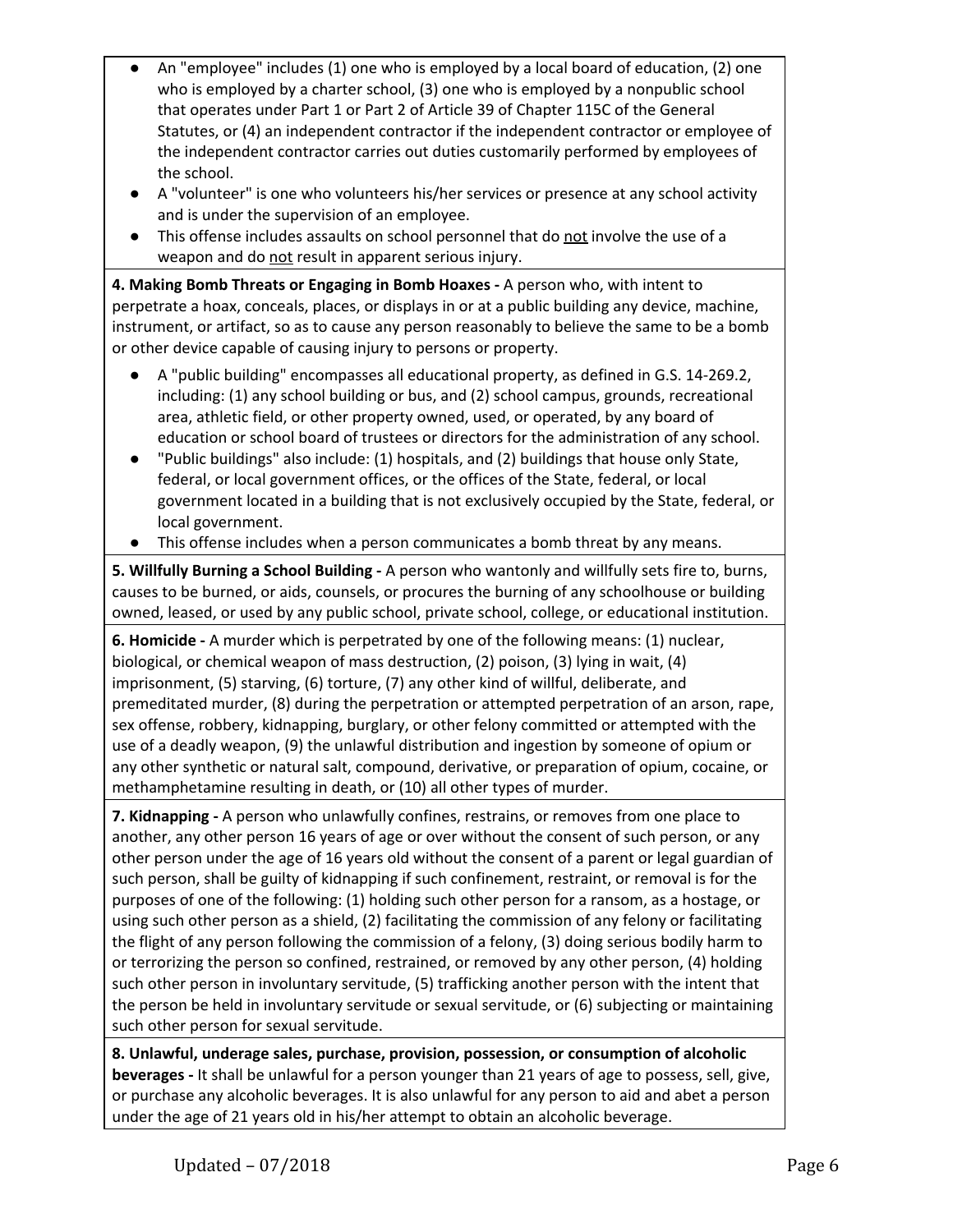**●** An "alcoholic beverage" includes the following: (1) malt beverage, (2) fortified wine, (3) unfortified wine, (4) spirituous liquor, (5) mixed beverages, or (6) beer.

**9. Possession of Controlled Substance in Violation of Law -** It is unlawful for a person to possess or have in his/her immediate control any of the following: Marijuana, Heroin, LSD, Methamphetamine, Cocaine, or any other drug listed in Schedules I - VI of the North Carolina Controlled Substances Act. (G.S. §90-89 through 90-94.)

- The unauthorized possession of a prescription drug is included under this offense.
- The principal should confer with law enforcement personnel if there is doubt as to whether or not a certain drug is considered a controlled substance.

**10. Possession of a Firearm -** It is unlawful for any person to possess or carry any gun, rifle, pistol, or other firearm of any kind on educational property or to a curricular or extracurricular activity sponsored by a school.

- This offense does not apply to a BB gun, stun gun, air rifle, or air pistol.
- Persons authorized to carry weapons on school property are individuals carrying a concealed handgun with a permit as authorized by Chapter 14, Article 54B of the NC General Statutes as amended by Session Law 2013-369, and law enforcement officers, firefighters, and emergency service personnel when discharging their official duties.

**11. Possession of a Weapon -** It is unlawful for any person to possess or carry, whether openly or concealed, any of the following weapons on campus or other educational property: (1) any BB gun, (2) stun gun, (3) air rifle, (4) air pistol, (5) bowie knife, (6) dirk, (7) dagger, (8) slingshot, (9) leaded cane, (10) switchblade knife, (11) blackjack, (12) metallic knuckles, (13) razors and razor blades, (14) fireworks, or (15) any sharp-pointed or edged instrument, except instructional supplies, unaltered nail files, clips, and tools used solely for preparation of food, instruction, maintenance.

- "Educational Property" refers to any school building or bus, school campus, grounds, recreational area, athletic field, or other property owned, used, or operated by any board of education or school board of trustees, or directors for the administration of any school.
- Persons authorized to carry weapons on school property are law enforcement officers, firefighters, and emergency service personnel when discharging their official duties.

**12. Rape -** A person is guilty of rape if that person engages in vaginal intercourse with another person by force and against the will of the other person, or if the person being assaulted is mentally disabled, mentally incapacitated, or physically helpless and the person performing the act knows or should reasonably know that the other person is mentally disabled, mentally incapacitated, or physically helpless.

**13. Robbery With a Dangerous Weapon -** Any person or persons who, having in possession or with the use or threatened use of any firearms or other dangerous weapon, implement or means, whereby the life of a person is endangered or threatened, unlawfully takes or attempts to take personal property from another or from any place of business, residence, or banking institution or any other place where there is a person or persons in attendance, at any time, either day or night, or who aids or abets any such person or persons in the commission of such crime.

**14. Sexual Assault (not involving rape or sexual offense) -** A person is guilty of sexual battery if he/she, for the purpose of sexual arousal, sexual gratification, or sexual abuse, engages in sexual contact with another person by force and against the will of the other person, or if the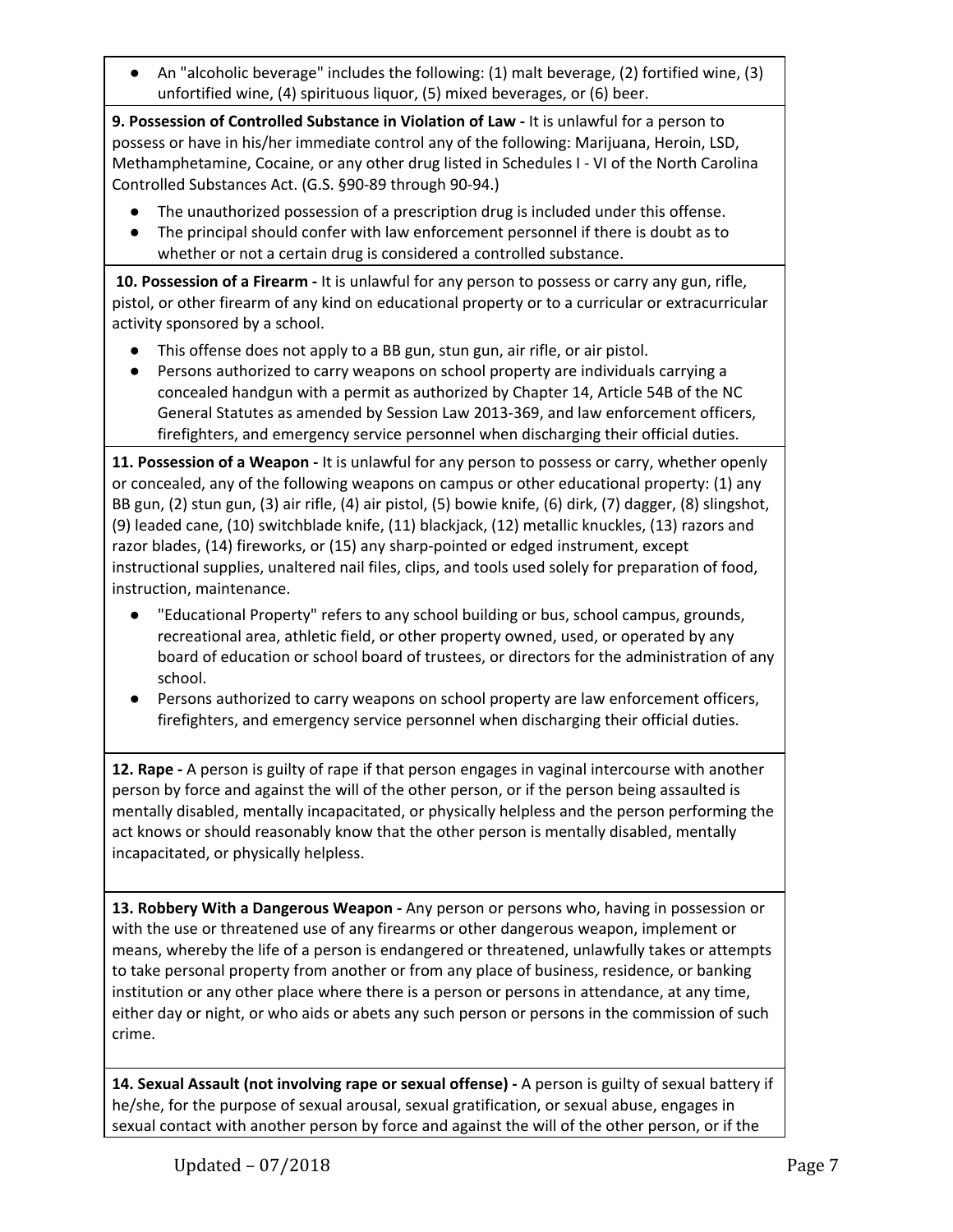person being assaulted is mentally disabled, mentally incapacitated, or physically helpless and the person performing the act knows or should reasonably know that the other person is mentally disabled, mentally incapacitated, or physically helpless.

#### **15. Sexual Offense**

- First-degree sexual offense: A person is guilty of a sexual offense in the first degree if the person engages in a sexual act with (1) a victim who is a child under the age of 13 years and the defendant is at least 12 years old and is at least four years older than the victim, or (2) with another person by force and against the will of the other person, and (a) employs or displays a dangerous or deadly weapon or an article which the person reasonably believes to be a dangerous or deadly weapon, (b) inflicts serious personal injury upon the victim or another person, or (c) the person commits the offense aided and abetted by one or more other persons.
- Sexual offense with a child (adult offender): A person is guilty of sexual offense with a child if the person is at least 18 years of age and engages in a sexual act with a victim who is a child and under the age of 13 years.
- Second-degree sexual offense: A person is guilty of a sexual offense in the second degree if the person engages in a sexual act with another person (1) by force and against the will of the other person, or (2) who is mentally disabled, mentally incapacitated, or physically helpless, and the person performing the act knows or should reasonably know that the other person is mentally disabled, mentally incapacitated, or physically helpless.

**16. Taking Indecent Liberties With A Minor -** A person is guilty of taking indecent liberties with a child if, being 16 years of age or more and at least five years older than the child in question, he/she either: (1) willfully takes or attempts to take any immoral, improper, or indecent liberties with any child of either sex under the age of 16 years for the purpose of arousing or gratifying sexual desire, or (2) willfully commits or attempts to commit any lewd or lascivious act upon or with the body or any part or member of the body of any child of either sex under the age of 16 years.

● A "lewd and lascivious act" is defined as an act that is obscene, lustful, or indecent, or tending to deprave the morals with respect to sexual relations.

## **Reportable Offenses Consequence Guidelines**

- **● 1 – 10 days Out of School Suspension**
- **● Potential recommendation to the Board for Education and Executive Director for a 365 day suspension and/or expulsion**
- **● Police intervention**
- **● Possible required counseling**

## **Attendance**

Daily attendance, active participation and appropriate behavior are three critical components for academic success. Therefore, it is expected that every student will be in class and be actively engaged during the course of the lesson. For a student to be counted presented, they must be present for at least **30 minutes** of the 45 minute period. Therefore, it a student is in class for less than 30 minutes, they will be marked absent.

Though students are strongly encouraged to attend school, the Upper School understands that some absences cannot be avoided. The following are reasons for an excused absence.

1) Illness, injury or quarantine

Updated – 07/2018 Page 8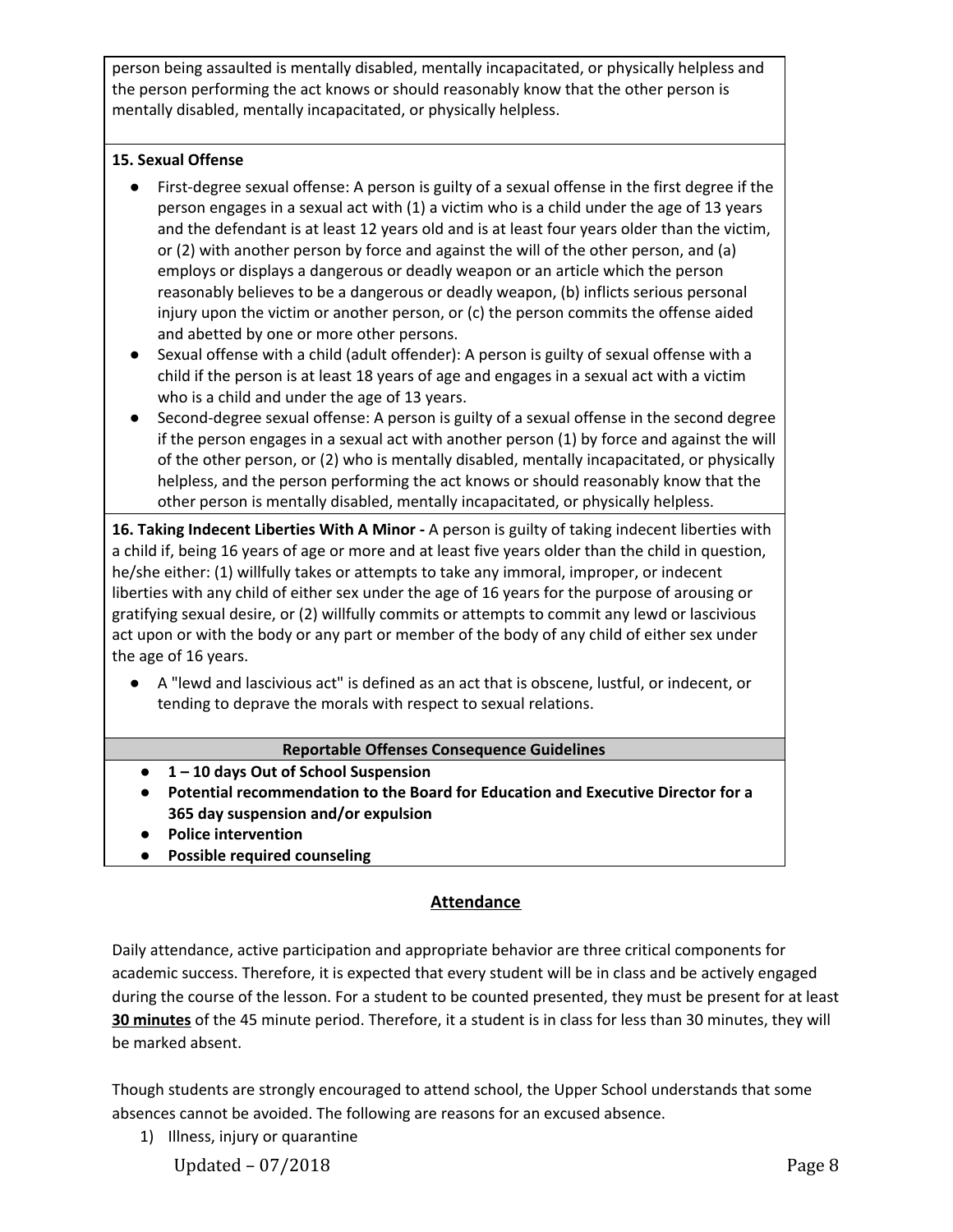- 2) Death in the immediate family
- 3) Medical or dental appointment (Proper documentation required)
- 4) Court proceedings
- 5) Religious observances with prior approval from the Upper School administration
- 6) Educational opportunities with prior approval from the Upper School administration
- \*\* Any absence that does not meet the above criteria will be counted as unexcused\*\*

Following an absence, the student or a parent/guardian must submit documentation to the front office within two days of the absence. Any absence where a note was not submitted will be counted as an unexcused absence and a consequence may be assigned by the Upper School Administration. No late documentation will be accepted. All documentation should include the student's name, specific reason for the absence, date(s) of the absence(s), and an appropriate signature from the parent or guardian.

If the absence is known in advance, students should make every effort to inform their teachers of the upcoming absence and arrange to get the classroom assignments/homework.

#### **Cell Phone Policy**

Cell phones or other communication devices can be a disruption to the school-learning environment. Additionally, the ability to capture unwarranted recordings, photos and/or videos creates a potentially distressing culture; therefore, use or display of cell phones, and such communication devices are prohibited during class unless the teacher has given specific permission to use a cell phone for a school activity. Students may use their phone during passing time, during lunch and in a student assigned study hall.

- *1st violation* Phone will be confiscated by the classroom teacher and held until the end of the class period.
- *2nd violation* Phone will be be confiscated and turned in to office; student must pick up the phone from Dr. Hoffman or Mrs. Reuter.
- *3rd violation* Phone is confiscated and turned in to office; parent must pick up the phone from the Dr. Hoffman or Mrs. Reuter.
- *Subsequent violations* Phone is confiscated and turned in to administrations; parent or guardian must come to school and pick up the phone. Phone will not be allowed back at school. Student will be disciplined for insubordination (category "B" offense).

A student who needs to make a phone call is invited to use the school phone in the office of our Administrative Associate. Families wishing to contact their child are also encouraged to do so through our Administrative Associate (704-237-5308).

#### **Dress Code Policy**

Pine Lake Preparatory requires uniforms for all students. The Uniform Policy is designed to provide students a safe and orderly learning environment. The policy is in effect every school day, including field trips or any trip off campus. Advance notice will be given for any event that requires specific uniforms or events that do not require uniforms. In such instances, students are required to follow the non-uniform guidelines. Students out of compliance with the PLP Uniform Policy will not be allowed in the classroom.

If students are without the proper classroom attire, a PLP staff member will call a parent or guardian to bring appropriate classroom attire to campus. The student will be held at the office until they comply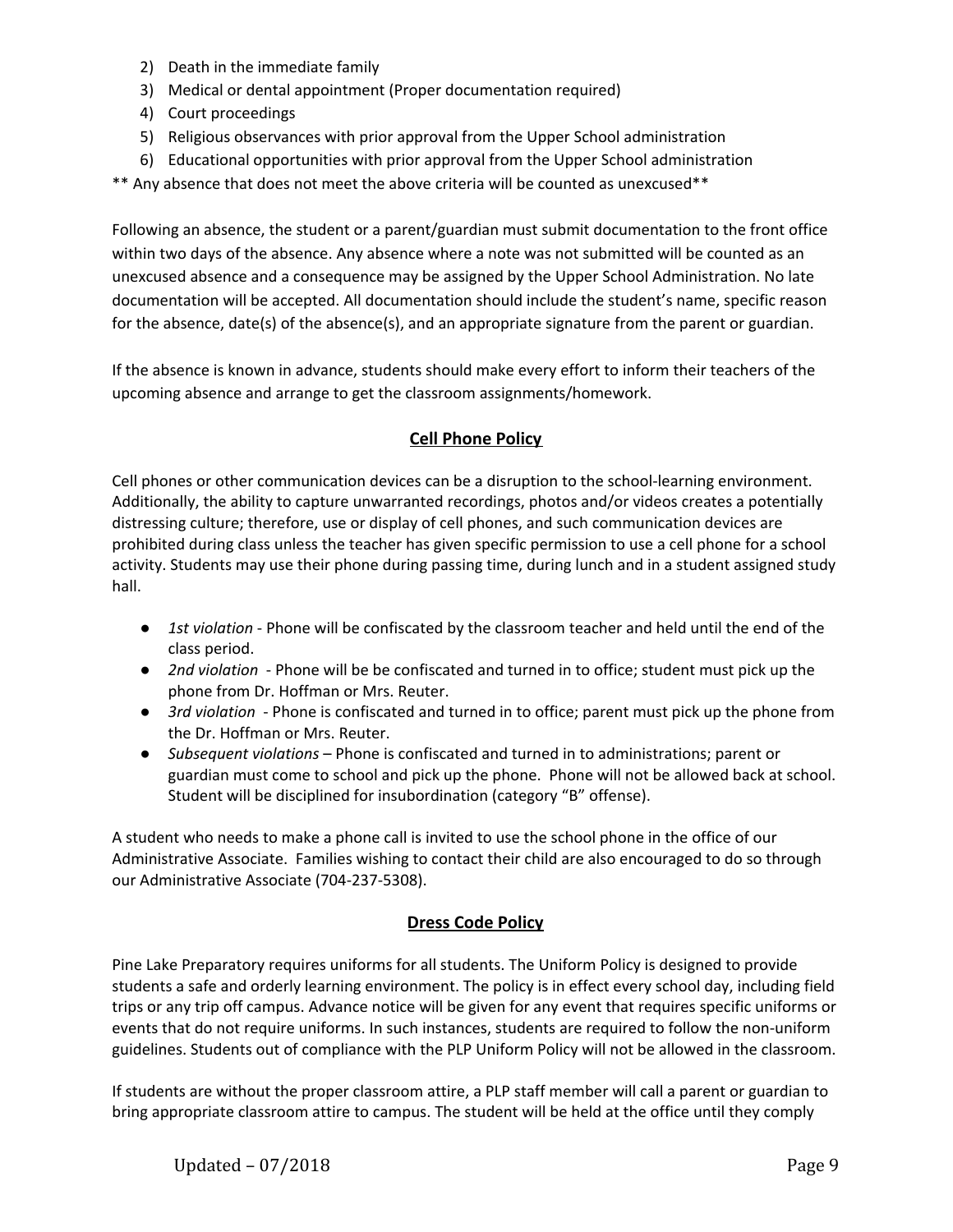with the PLP Uniform Policy and will be marked absent from missed classes. In addition, the student will be assigned After School Detention for thirty (30) minutes per offense.

A copy of the Pine Lake Preparatory Dress Code may be accessed at the following link - Click [Here!](http://www.pinelakeprep.org/UserFiles/Servers/Server_7664/File/Uniform%20Policy%20-%20August%201,%202018.pdf)

### **Tardy Policy**

It is critical that our students are in the classroom and ready to begin at the start of class. If a student is not in class at the start of each period, he or she will be counted as tardy. Tardiness is a serious issue that negatively impacts the educational experience of the student and his or her peers. Tardiness will be taken serious by the Upper School Administration. The punishment for tardiness for each class period is as follows. Tardies will reset at the end of each semester.

| 1st Tardy: | A warning                                                              |
|------------|------------------------------------------------------------------------|
| 2nd Tardy: | A warning and a parent/guardian email or phone call                    |
| 3rd Tardy: | 30 minutes of After School Detention (ASD) and an email or phone call  |
| 4th Tardy: | 30 minutes of After School Detention (ASD) and an email or phone call  |
| 5th Tardy: | One day of In School Suspension (ISS) and the student will lose his or |
|            | her parking privilege for remainder of the semester.                   |
| 6th Tardy: | One day of ISS and parental meeting with US Administration             |
| 7th Tardy: | One day of Out of School Suspension                                    |
| 8th+Tardy: | Administrative conference to determine appropriate punishment.         |

## **Tobacco and E-Cigarettes**

Tobacco and E-Cigarettes are banned from campus. No individual should be in possession of tobacco or an e-cigarette. If a student is caught in possession of either, the following will occur:

| 1st Offense:                                              | In-School Suspension for the reminder of the day and Out of School      |  |
|-----------------------------------------------------------|-------------------------------------------------------------------------|--|
|                                                           | Suspension the following school day and a reflection assignment about   |  |
|                                                           | the use of tobacco and e-Cigarettes.                                    |  |
| 2nd Offensive:                                            | In-School Suspension for the reminder of the day and three (3) days of  |  |
|                                                           | Out of School Suspension and a reflection assignment about the use of   |  |
|                                                           | tobacco and e-Cigarettes.                                               |  |
| 3rd Offensive:                                            | In-School Suspension for the reminder of the day, three (3) days of     |  |
|                                                           | Out of School Suspension and a reflection assignment about the use of   |  |
|                                                           | tobacco and e-Cigarettes.                                               |  |
| 4th+ Offensive:                                           | Up to ten (10) days of out of school suspension and a meeting with US   |  |
|                                                           | administration and the Executive Director before the student is allowed |  |
|                                                           | back on campus.                                                         |  |
|                                                           | <b>Honor Code Violation</b>                                             |  |
| 1st Offense:                                              | A zero is given for the assignment and the teacher will communicate     |  |
|                                                           | the violation to the parents.                                           |  |
|                                                           |                                                                         |  |
| 2nd Offensive:                                            | A zero is given for the assignment, student conference with             |  |
|                                                           | Administrator and Administrator follow up with the parents.             |  |
|                                                           | Student will complete a reflective assignment.                          |  |
| $\mathbf{u}$ , $\mathbf{v}$ , $\mathbf{v}$ , $\mathbf{v}$ | $\sim$                                                                  |  |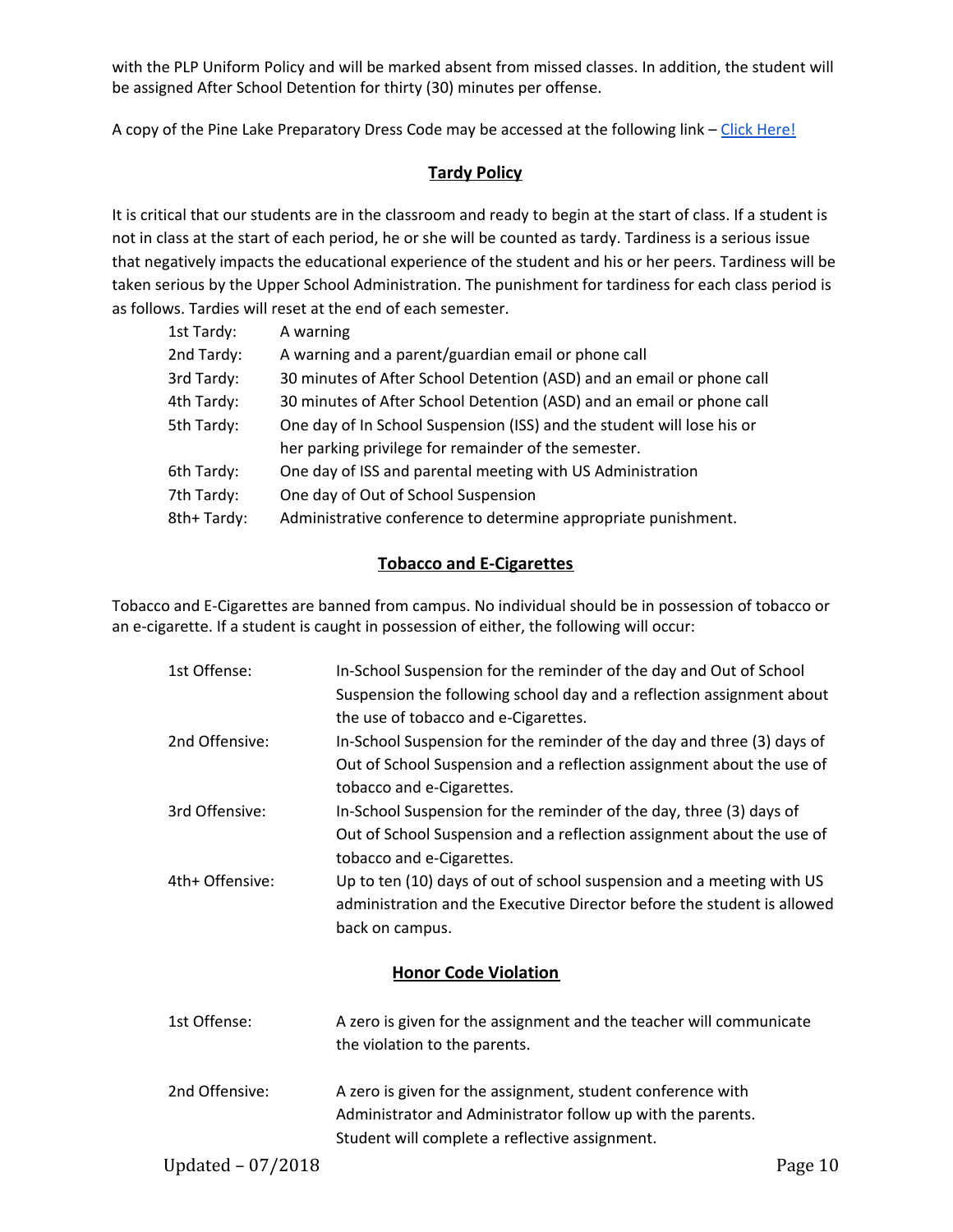| 3rd Offensive:  | Zero and an Administrative Conference with student and parent.      |
|-----------------|---------------------------------------------------------------------|
| 4th+ Offensive: | Zero and an Administrative Conference with student and parent and a |
|                 | Second Tier Consequence as stated in the above chart.               |

## **Pine Lake Preparatory Bullying Consequence Matrix**

Pine Lake Preparatory (PLP) is committed to implementing methods and strategies for promoting school environments that are free of bullying, harassing and/or intimidating behavior. Bullying or harassing behavior is any pattern of gestures or written, electronic or verbal communication, or any physical act or any threatening communication that takes place on school property, at any school sponsored function or on a school bus. Behaviors include, but are not limited to, acts reasonably perceived as being motivated by any actual or perceived differentiating characteristics, such as race, color, religion, ancestry, national origin, gender socioeconomic status, academic status, gender identity or expression, physical appearance, sexual orientation, or mental, physical development, sensory disability, or by association with a person who has or is perceived to have one more ore of these characteristics.

This policy will apply, including but not limited to, the following circumstances:

- 1. While at school or on school grounds before, during and after school hours
- 2. While being transported to or attending any school activity.
- 3. During any and all school functions, extracurricular, co-curricular, or other school activity or event.
- 4. Any time or place when the behavior has a direct and immediate effect on maintaining order and discipline in the schools.

Additional information related to the Bullying Policy at PLP can be obtained the Pine Lake Preparatory Family Guidebook

## **In School Suspension**

The in school suspension (ISS) is an alternative to students being suspended. During this time, the students will be removed from their regular educational setting without being removed from school. The students will be able to complete school work under the supervision of a staff member. A student that does not comply with all rules of ISS will be assigned Out of School Suspension. Only school administration may assign a student to ISS.

## **Out of School Suspension**

Out of School Suspension (OSS) is a more extreme punishment. This will be assigned by administration if we believe that the student's action warrants being completely removed from the educational setting. For a student serving OSS, he or she is not allowed on campus for any reason throughout the duration of the punishment including any school sponsored extracurricular activity. Only administration may assign OSS.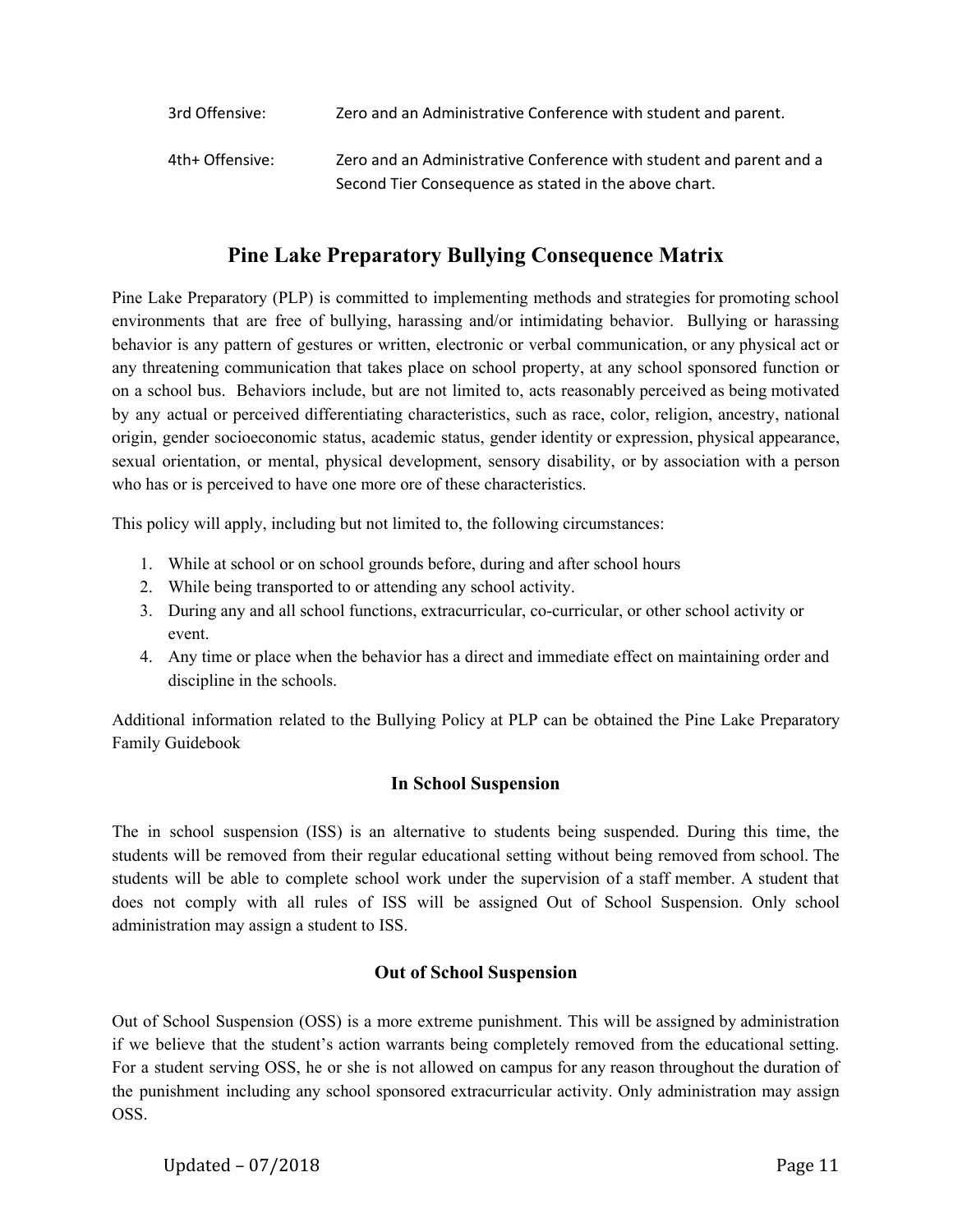| <b>Type of Bullying</b>                                                                                                                                                                                                                         | <b>School Consequence</b>                                                                                                                                                                                                                                                            |
|-------------------------------------------------------------------------------------------------------------------------------------------------------------------------------------------------------------------------------------------------|--------------------------------------------------------------------------------------------------------------------------------------------------------------------------------------------------------------------------------------------------------------------------------------|
| <b>Repeated and Targeted Verbal/Social Relational</b><br><b>Bullying:</b> direct insults, put downs, name calling,<br>spreading rumors/lies about someone to damage their<br>reputation or punish them socially. Verbal, Non-Verbal<br>Threats. | 1st Offense:<br>Discipline Referral<br>$\bullet$<br>Contact parent/both offender and target<br>$\bullet$<br>1-3 Days ISS/OSS (depending on investigation)<br>$\bullet$<br>Referral to Counselor for follow up and<br>$\bullet$<br>support/mediation                                  |
|                                                                                                                                                                                                                                                 | 2 <sup>nd</sup> Offense:<br>Discipline Referral<br>$\bullet$<br>Contact parents of both offender and target<br>$\bullet$<br>1-5 days OSS<br>$\bullet$<br>Offender and target referred to counselor<br>$\bullet$                                                                      |
|                                                                                                                                                                                                                                                 | 3rd Offense:<br>Discipline Referral<br>$\bullet$<br>Contact Parent of both offender and target<br>$\bullet$<br>3-10 days OSS<br>$\bullet$<br>Offender and target referred to counselor<br>$\bullet$                                                                                  |
| Cyber Bullying: verbal, social and sexual harassment<br>using social media /technology.                                                                                                                                                         | 1st Offense:<br>Discipline Referral<br>$\bullet$<br>Contact parent/both offender and target<br>$\bullet$<br>1-3 Day ISS/OSS (depending on investigation)<br>$\bullet$<br>Referral to Counselor for follow up and<br>$\bullet$<br>support/mediation                                   |
|                                                                                                                                                                                                                                                 | 2 <sup>nd</sup> Offense:<br>Discipline Referral<br>$\bullet$<br>• Contact parents of both offender and target<br>1-10 days ISS/OSS<br>$\bullet$<br>Offender and target referred to counselor<br>$\bullet$                                                                            |
|                                                                                                                                                                                                                                                 | 3rd Offense:<br>Discipline Referral<br>Contact Parent of both offender and target<br>$\bullet$<br>3-10 days OSS<br>SRO Involvement                                                                                                                                                   |
| <b>Physical:</b> intentional, imbalanced and <i>repeated</i> hitting,<br>punching and pinching, etc.                                                                                                                                            | 1st Offense:<br>Discipline Referral<br>Contact parent of both offender and target<br>Offender and target potentially referred to<br>Counselor for individual intervention and<br>support<br>1-5 Days ISS/OSS (pinching, shoving)<br>1-5 Days OSS (spitting, assault, hazing, biting) |
|                                                                                                                                                                                                                                                 | 2 <sup>nd</sup> Offense:<br>Discipline Referral<br>Contact parents of both offender and target<br>1-5 Days OSS (pinching, shoving, etc)<br>5-10 Days OSS (assault, hazing, biting)                                                                                                   |